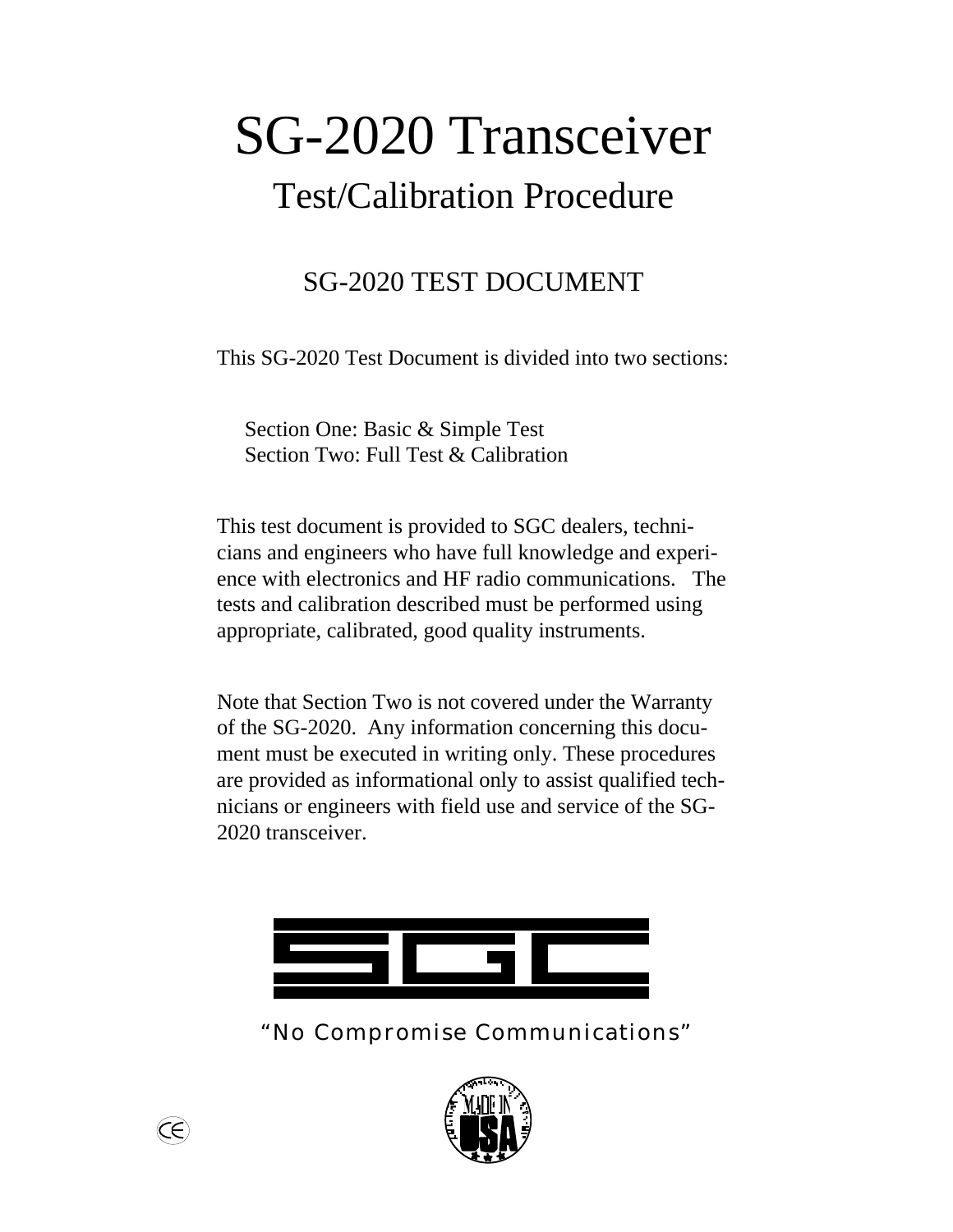# **SG-2020 BASIC PERFORMANCE TESTS**

The SGC factory test procedures as well as the test procedures detailed in the ARRL Handbook chapter 26 can be used to fully measure the performance of the radio. The following are simple tests which do not require laboratory test equipment and can be used to determine if the unit is generally operating properly.

# **1. Receiver Sensitivity:**

The measurement of sensitivity with signal levels below one micro volt requires a well shielded signal generator due to the very low level signal involved. Inexpensive generators of the sort used by amateurs or for service work leak signals which causes inaccurate readings at low signal levels.

By using a larger signal level and verifying the expected AGC response, a reasonable sensitivity check can be obtained with an inexpensive signal generator.

- a. Set the SG-2020 to the desired frequency with mode USB and BW 2.2 KHz. Be sure to turn the RF gain fully clockwise.
- b. Set the signal generator to the same frequency plus 1 KHz and set its output level to 50 micro volts.
- c. Verify that the 5 LED's in the bargraph display are lit. If the bargraph reads more than 2 LED's below the expected value, the unit requires service.

#### **2. Transmit Quality:**

Listen to the voice quality on another receiver being careful to avoid overload. Most defects can be heard with critical listening tests.

A quantitative measurement of linearity requires a two-tone audio generator with the results normally viewed on a spectrum analyzer. However, with care it is possible to use an attenuator and receiver in place of the spectrum analyzer.

#### **3. Transmit Power:**

The transmitter is connected to a power meter and dummy load. The measured power is compared to the power setting of the SG-2020.

Note that the power meters usually sold for amateur use are not very accurate. A calibrated Bird or similar meter is needed for reliable results.

 $@$  2001 SGC In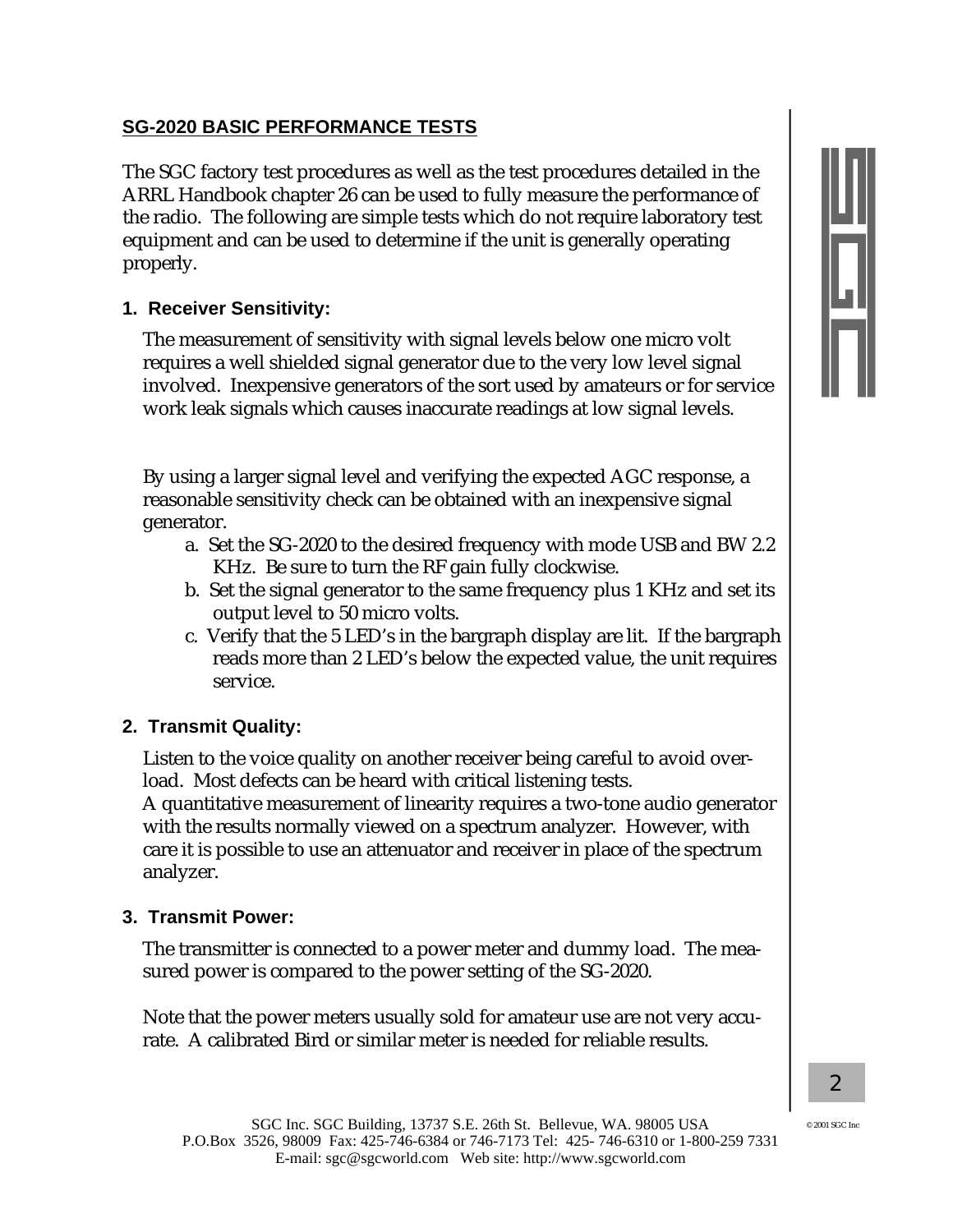#### **4. SWR Shutdown:**

Transmit 20 watts in CW mode with no antenna connected. You should get less than 5 LED's on for forward power and full scale reading (all LED's on) for reverse power. as indicated by the bargraph display.

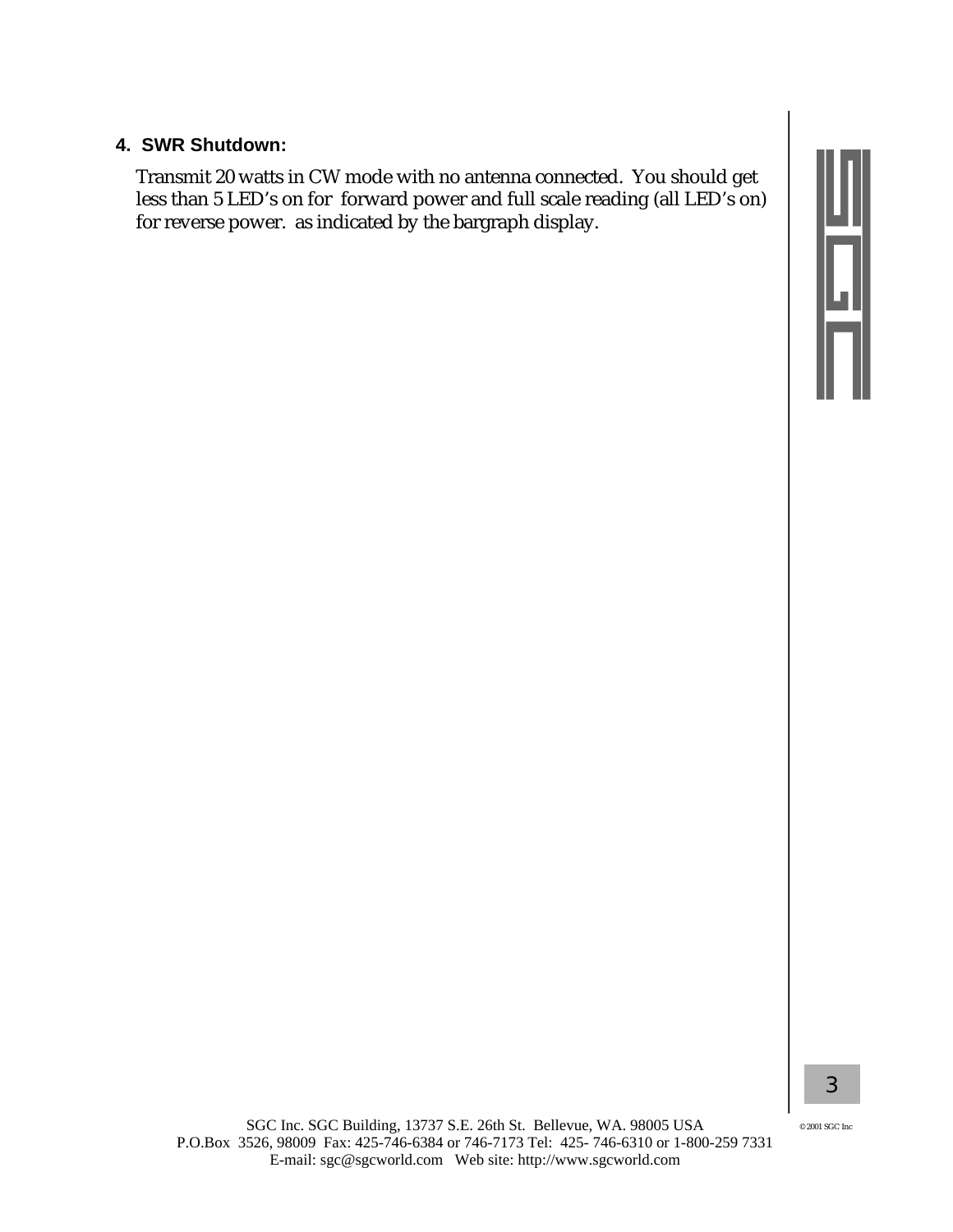# **SGC TEST DESCRIPTION**

**NOTE: Any adjustments made to the SG-2020, besides the R46 CW sidetone adjustment are NOT covered by the warranty.**

The following are tests performed on a fully assembled SG-2020 transceiver.

# **TEST EQUIPMENT REQUIRED**

Audio Signal Generator

(Audio out applied to the microphone connector of SG-2020 under test) RF Noise Generator

RF Sinusoidal Signal Generator

RF Spectrum Analyzer in addition to a RF Sweep Generator

(Connected through an attenuator of min. 35 dB to the dummy load output.) Oscilloscope Tektronix 465B or equivalent

Current meter 0-1 Amp Range

Current meter 0-10 Amp Range

Voltmeter Fluke 77 or equivalent

Power Supply PS-10 or equivalent 10-amp power supply

Frequency Counter (connected to the vertical output of oscilloscope.)

Audio Distortion Analyzer (connected at the speaker/headphone jack) Bird Wattmeter model 43 or equivalent.

# **1.0 L.O. PLL ERROR VOLTAGE**

- 1.1 Connect voltmeter to TP3 and GND on the Exciter PCB.
- 1.2 Dial 29700.0 KHz on the display.
- 1.3 Verify voltage reading is less than 16 VDC. If not, adjust the spacing between the windings on L18. Pull the windings together for a lower-voltage reading or spread windings for a higher-voltage reading.
- 1.4 Change the frequency to 1800.0 KHz.
- 1.5 Verify new voltage reading is approximately 3 VDC.

# **2.0 ALIGN RECEIVE IF TRANSFORMERS**

- 2.1 Connect signal generator to antenna input.
- 2.2 Connect voltmeter to AGC TP13 and GND on the Exciter PCB.
- 2.3 Set display frequency to 14150.0 KHz USB, signal generator to receiver frequency +1 KHz and adjust output level of signal generator (typically 10 µV) for 5 VDC reading on the voltmeter.
- 2.4 Adjust T3 and T4 for maximum AGC voltage, while reducing signal generator output as necessary to keep AGC voltage near 5 VDC.



 $@$  2001 SGC In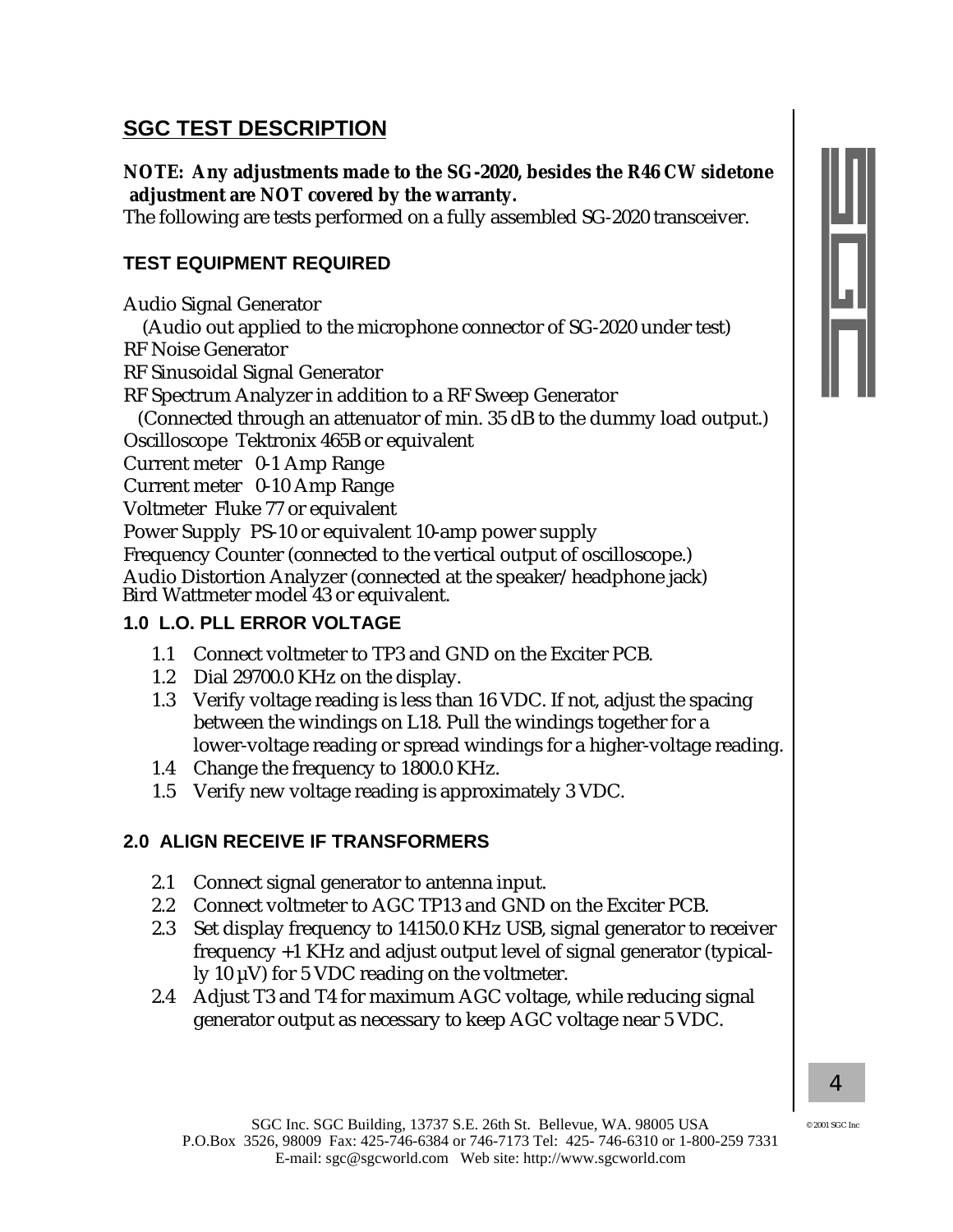#### **3.0 LPA BIAS**

**This is not a routine procedure and should be done only when the final transistors are replaced.**

- 3.1 Set display for 14150.0 KHz, USB.
- 3.2 Connect voltmeter across bias test points TP1 and TP2 on LPA (across R29, LPA page 3/3), key the SG-2020 (with no RF input), and verify that the meter reads 7 mV. Readjust R7 on LPA if necessary.

# **4.0 ADJUST REVERSE DETECT VOLTAGE**

- 4.1 Set the display for 14150.0 KHz USB.
- 4.2 Connect audio generator to microphone input. Set for 1300 Hz @ 15 mV output.
- 4.3 Connect voltmeter set on millivolt scale to TP5 (REV) and GND on the LPA.
- 4.4 Set power to P20 by pressing "CMD" + "NB" then adjust spinner to 20. Press "MEM".
- 4.5 Key PTT and verify 20 watts output power. Readjust the audio generator below the ALC level kick-in (or until 20 watts reads on wattmeter).
- 4.6 Adjust C56 on LPA for min. voltage on TP5 (less than 50 millivolts)

# **5.0 RADIO CALIBRATION**

- 5.1 Set the radio to 3,700.0 KHz, USB.
- 5.2 Turn off power.
- 5.3 Turn power back on and immediately press and hold CMD until "C" appears on display.
- 5.4 Release "CMD" button and then immediately (before function time-out occurs) press "BW" button - "CA" should be shown on display.
- 5.5 Immediately press 'LIGHT' button "CAL" should be displayed. You are now in calibration mode and the number 1 (one) should appear on left side of display along with a reference reading on the right side.

#### **Identify calibration data for the exciter in the radio**

5.6 You will need the data results from the test **N920ExcFilterSweep** (Exciter filter sweep).

#### **Calibration**

5.7 **The radio should be warmed up for at least 20 minutes to allow everything to stabilize.** Connect oscilloscope probe to the indicated REF. point in paragraph 5.9 and adjust tuning knob until desired frequency is displayed on the frequency counter (connected with the scope). Observe and record reading on LCD display and press 'MEM' to store this reading.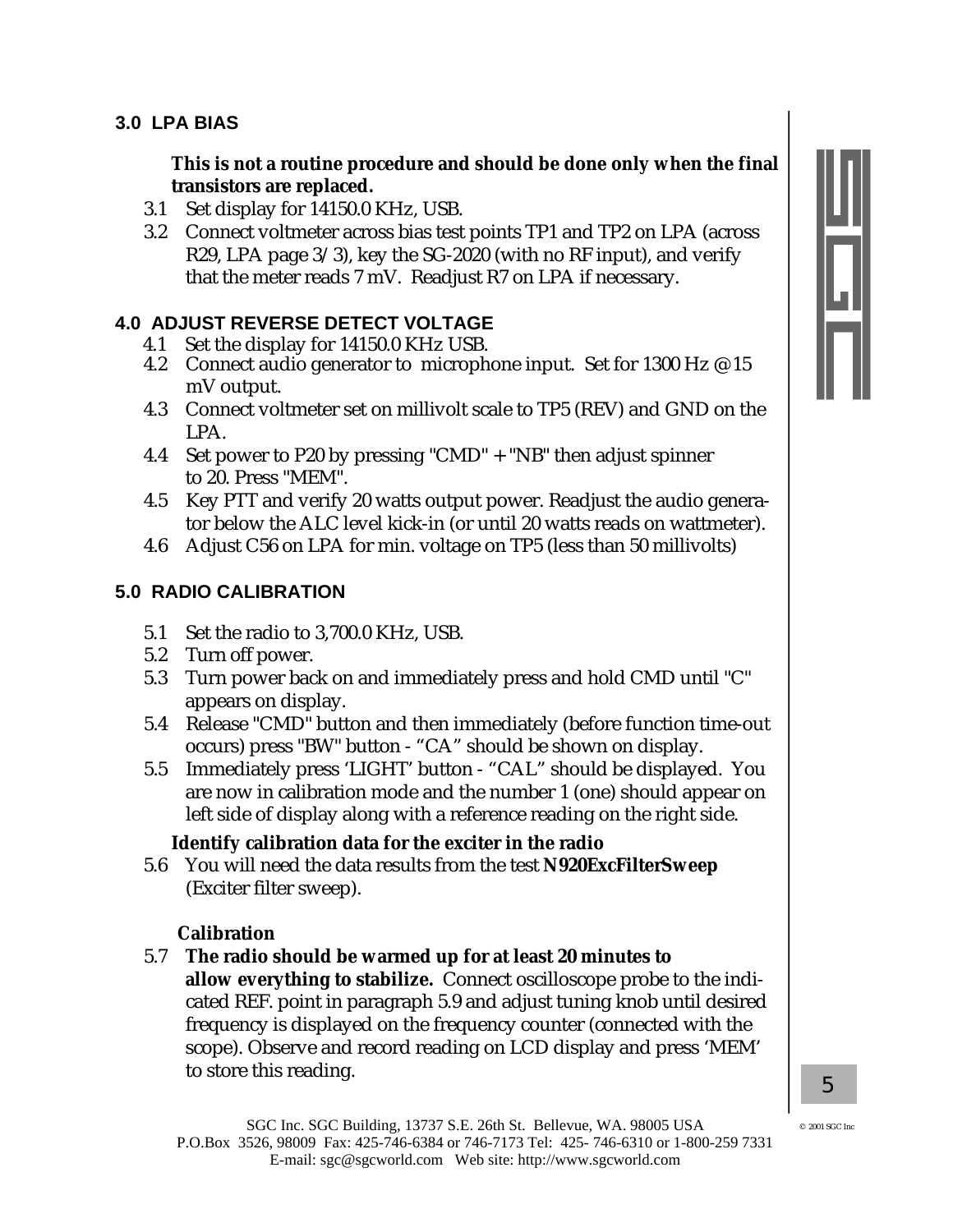5.8 Continue on through step A

|          | Ref. Point Step | Adi. Tuning Knob for: |
|----------|-----------------|-----------------------|
| VCXO ADI |                 | 61.656.269 KHz        |
|          |                 | 61.666.294 KHz        |
|          |                 | 61 663 157 KHz        |

- 5.8.1 Adjust display for 3200.
- 5.8.2 Adjust C146 for maximum amplitude on scope at TP6.
- 5.8.3 Adjust T6 for maximum amplitude.
- 5.8.4 Readjust C146 until the frequency counter is within 100 Hz of the BFO crystal sort value.

| <b>BFO A</b> |     | RFO TP6 | See page 12 |  |
|--------------|-----|---------|-------------|--|
|              | LSB |         | See page 12 |  |
|              |     |         | See page 12 |  |
| LO ADJ.      |     | O TP5   | See page 12 |  |
|              | _SE |         | See page 12 |  |
|              |     |         | See page 12 |  |

#### **LED Test**

5.9 After completion of step A, press 'MEM' and the display should step through the LED cycle test. Check that all LED's are functional, and that no LED is tied to another.

#### **Display Calibration**

- 5.10 Connect frequency counter to audio output (J7 at rear of radio)
- 5.11 Place radio at these settings:
	- A. Display to 1.850 MHz
	- B. Mode to USB
	- C. BW to 2.7 KHz

5.12 Inject a 1.851-MHz, 3-uV signal and observe that the frequency counter reads  $1,000$ Hz  $+/- 10$ Hz. Adjust the spinner knob if necessary to achieve 1,000Hz +/- 10Hz. Note: Skip step 5.13 if adjustment is not necessary.

5.13 Press CMD + XCVE and verify that the XCVE, RIT, and SPLIT LEDs light. Adjust spinner until display reads 1.850 MHz. Press MEM.

> . 5.14 Change the mode to LSB and the signal generator to 1.849 MHz.

5.15 Verify that the frequency counter reads 1,000 Hz plus or minus 100Hz.

© 2001 SGC Inc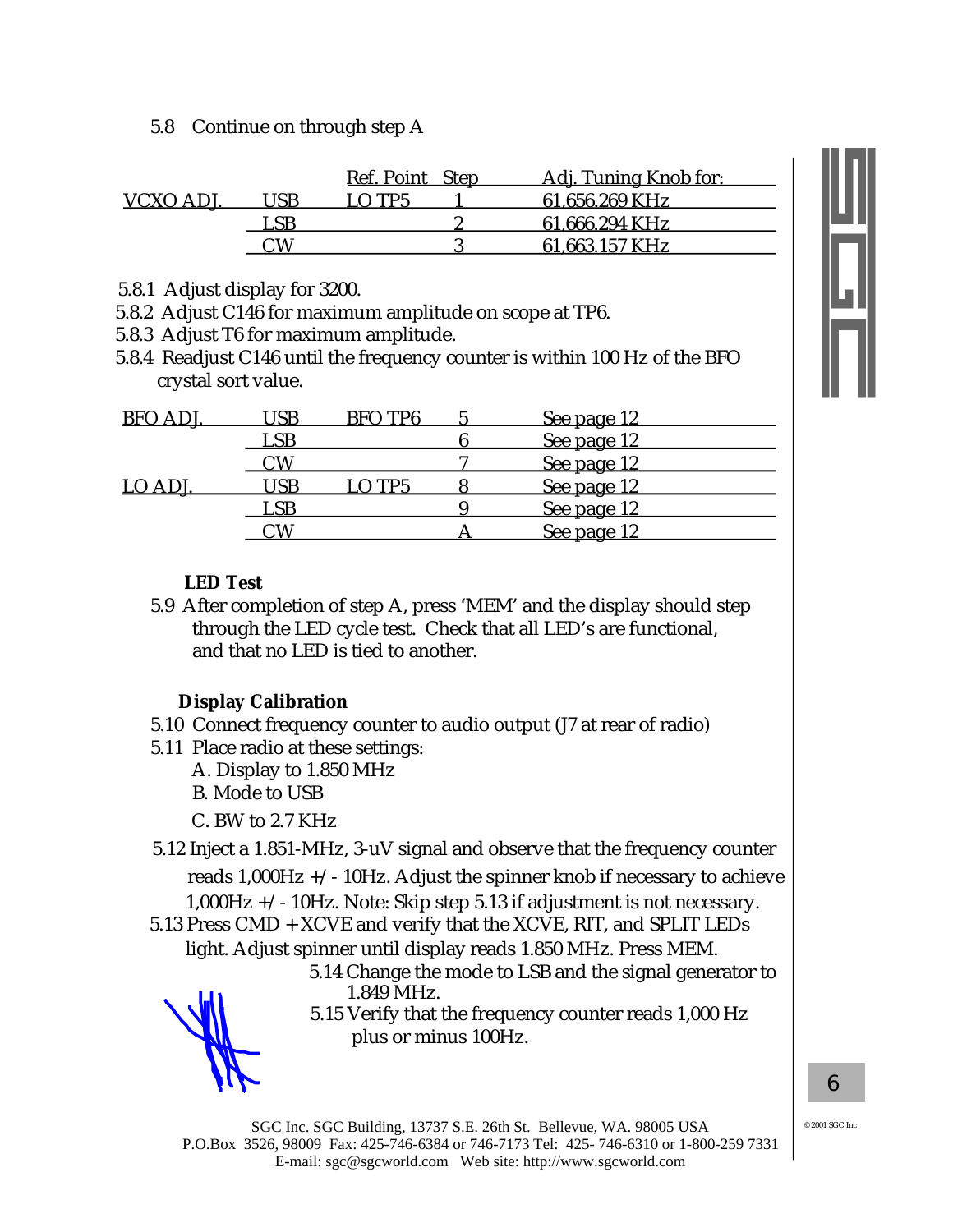5.16 Set all 20 default channels to factory preset frequencies. See page 20 of th SG-2020 Operations manual, Version 2.01.

# **6.0 TRANSMIT SSB BALANCE (USB vs LSB) CHECK**

- 6.1 Set display for 1850.0 KHz, USB and key microphone.
- 6.2 Increase level of audio generator applied at the microphone jack (1.3 KHz, sinusoidal) until output power reads 10 watts.
- 6.3 Unkey mic, change to LSB and rekey mic. Power output in LSB must be within 5 watts of USB.
- 6.4 Set whichever SSB is higher to 10 W, and check that the other SSB is 5W or greater .
- 6.5 Repeat the above steps for frequencies: 3700.0, 7140.0, 14150.0, 18150.0, 29700.0 KHz then verify that USB/LSB difference is less than 5W.

#### **Carrier Level Check( TX 20W, USB, BW=2.7, 1.3 KHz at microphone)**

- 6.6 Set radio to 1850.0 KHz, USB.
- 6.7 Connect 1300 Hz audio signal to mic input.
- 6.8 Key radio and adjust output level of audio generator until radio is transmitting 20 watts.
- 6.9 Adjust frequency knob on the spectrum analyzer until the signal transmitted is displayed. Read the dB level of this signal.
- 6.10 Remove the signal from the microphone and check that the carrier level decreases to at least 40 dB below the dB level of the applied signal.

#### **7.0 Power - Meter LED's**

This test checks that the power meter indicates properly for FWD and REV power readings. **NOTE: Precise calibration is not supported.**

#### **Forward power**

- 7.1 Set radio to 14150.0 KHz, USB, BW=2.7, connect audio input to microphone connector and key mic box.
- 7.2 Increase audio input (1.3 KHz) while observing the LED's and watt meter.
- 7.3 At approximately 14W all 5 green LED's should light.
- 7.4 At approximately 20W all 5 green and 2 red LED's should light.
- 7.5 At approximately 25W all 10 LED's should light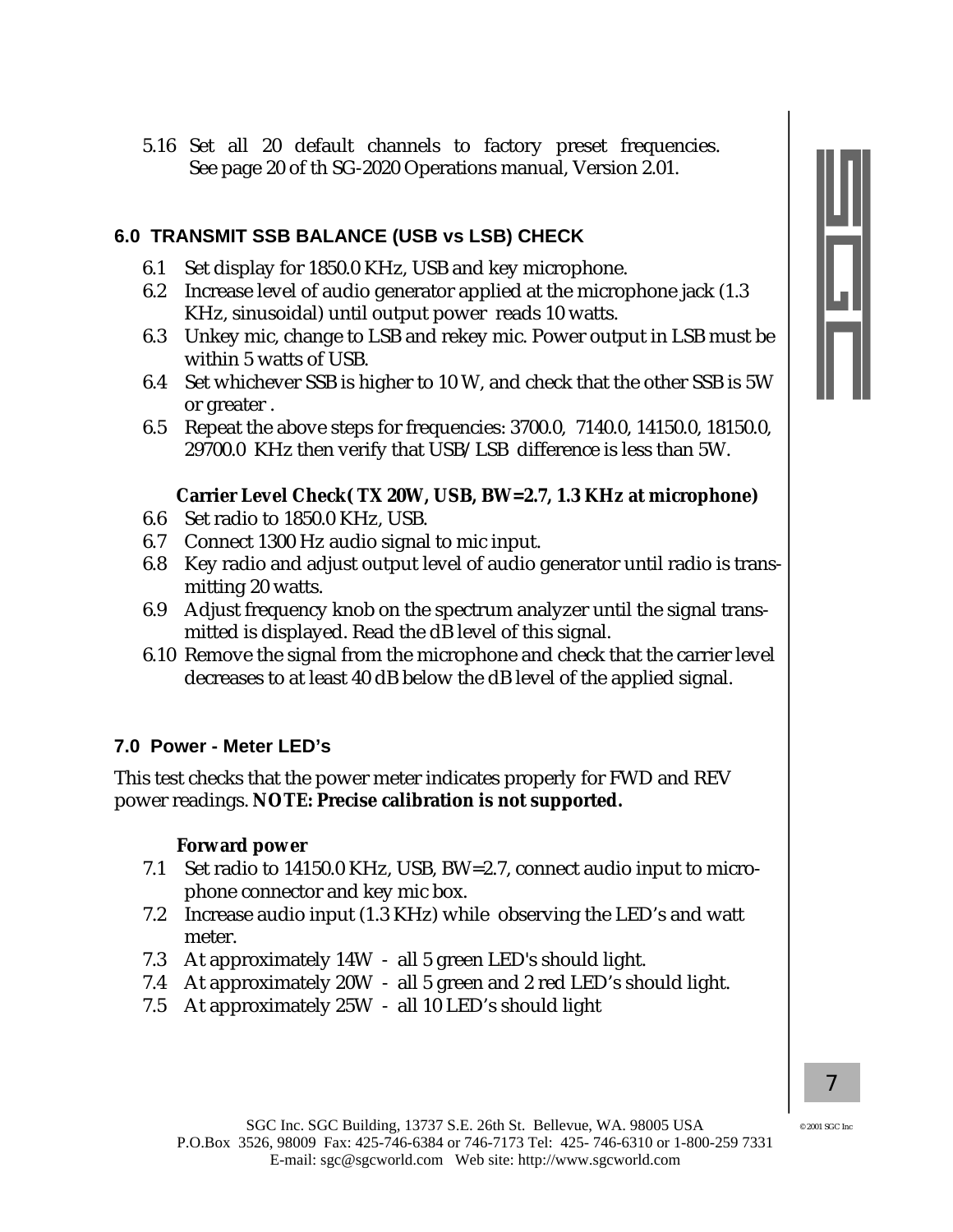#### **Reverse Power**

- 7.6 Depress 'REV' while transmitting 20W into a dummy load and verify that 2 LED's light.
- 7.7 Depress 'REV' while transmitting 20 W without any antenna or dummy load connected and verify that all 10 LED's light.

(**NOTE: Do not transmit for more than 5 sec. Watch the current meter, it should be reduced to less than 2 Amps by the ALC/REV protection circuitry**)

# **8.0 POWER CALIBRATION TEST**

This test will check/readjust the radio for max. 20W RF OUT .

- 8.1 Set P for 20 watts after setting the frequency to 14150.0 KHz.
- 8.2 Set power to M (maximum)
- 8.3 Attach the radio to a 50-ohm dummy load.
- 8.4 Key mic and increase audio input level (1.3 KHz, and not more than 20 mV) until maximum power is achieved (just below the saturation level.)
- 8.5 Press ('CMD' + 'NB') and adjust RF out to 20W on watt meter. Read the P value on the display and press 'MEM' button.

# **Load P Value in all 20 channels**

- 8.6 Go to Channel 1 frequency, press ('CMD'+'NB') and adjust knob for the new power setting P(from above) and then press 'MEM' to store this P value temporarily (for as long you are in this channel). Press ('FAST'+'MEM') together for storing permanently this value in this channel's memory.
- 8.7 Repeat the above step for the remaining 19 channels/frequencies.

# **9.0 TRANSMITTER RESPONSE (into a 50 ohm dummy load)**

**NOTE**: Power response and spurs readings can be taken at the same time.

**Power response** (Avoid continuous TX for more than 10 sec.)

- 9.1 Set display for 1800.0 KHz, USB and key in transmit.
- 9.2 Increase audio generator level until maximum power is achieved while staying within the limits of ALC, current, and voltage values indicated on the table on the following page.
- 9.3 Repeat the above steps for all frequencies in the table on the following page, and measure **input drive**, **input DC voltage**, **ALC voltage** and **output power** and compare these readings with the values and limits set.

*8*

2001 SGC In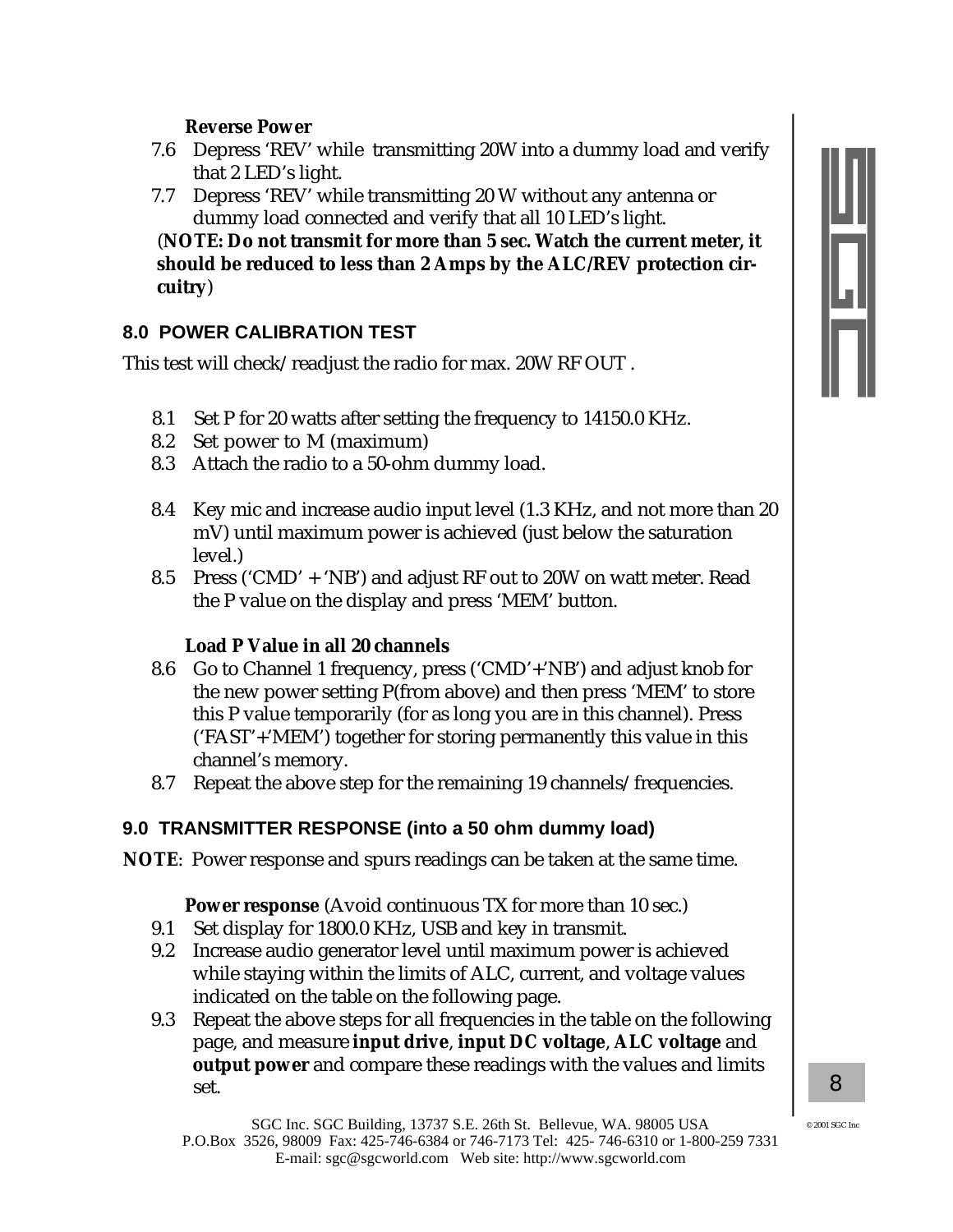#### **Spurious transmissions check( @ 20W USB)**

- 9.4 While doing the power response test (above), compare any spurs transmitted with the peak power signal. There should be none higher than - 40 dB.
- 9.5 Repeat the above steps for all the frequencies listed on the following table.

| FREQ. MHz VDC Amp ALC VDC W PEP AF mV |  |                                                               |                  |         |  |
|---------------------------------------|--|---------------------------------------------------------------|------------------|---------|--|
|                                       |  | 1.80 $12 - 18$ max, 4.5 $3 - 5$ => 18 max, 20                 |                  |         |  |
|                                       |  | $3.70$ $12 - 18$ max, $4.5$ $3 - 5$ $\implies$ 19 max, 20     |                  |         |  |
|                                       |  | 7.14 12 - 18 max. 4.5 3 - 5 = > 19 max. 20                    |                  |         |  |
|                                       |  | $14.15$ 12 - 18 max. 4.5 $3-5$ = > 19 max. 20                 |                  |         |  |
|                                       |  | $18.15$ $12 - 18$ max, $4.5$ $3 - 5$ $\Rightarrow 19$ max, 20 |                  |         |  |
| 29.70                                 |  | $12 - 18$ max. 4.5 $3 - 5$                                    | $\Rightarrow$ 14 | max. 20 |  |

#### **10.0 TRANSMIT QUALITY TEST**

This will test for good quality of voice transmitted into a dummy load, and received in a close-by radio set on the same frequency and mode.

- 10.1 Use a known good microphone and transmit a few phrases of test signal to a near-by radio set on the same frequency.
- 10.2 Listen to the quality of the voice in the other radio while monitoring modulation on the scope attached at the output of your radio's dummy load.

#### **11.0 RECEIVER CURRENT TEST**

- 11.1 Connect RF Generator at the antenna connector, and an ammeter in series with the radio.
- 11.2 Radio settings 14150.0 KHz USB, AF max., RF max., BW 2.7 KHz.
- 11.3 Measure current readings on the ammeter for each of the situations:

| <b>Backlite</b>    | . IN               | ( ) F F    |                     |
|--------------------|--------------------|------------|---------------------|
| <b>Standby</b>     | $<$ 450 mA         | $<$ 380 mA | No RF Input         |
| <b>Max. Signal</b> | $< 900 \text{ mA}$ |            | 1 V @ Antenna Input |
| Idle               | $< 0.3 \text{ mA}$ |            | Power Off           |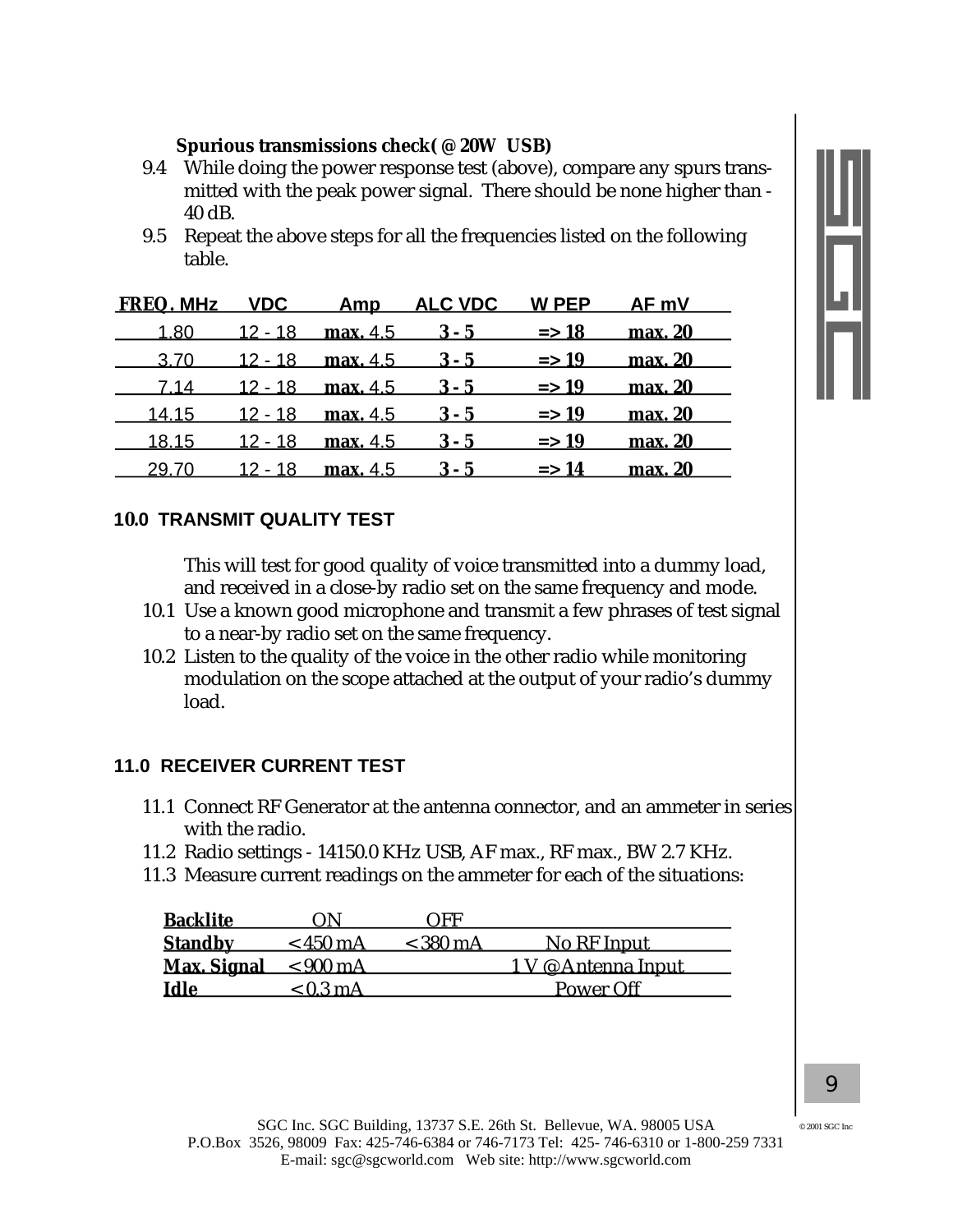# **12.0 RECEIVER SENSITIVITY TEST**

#### **RMS level**

- 12.1 Set radio to 1800.0 KHz, RF max., AF max.
- 12.2 Set audio distortion analyzer function to voltage reading, 0.1 V range.
- 12.3 Set RF signal generator to 1800.0 KHz, 0.5 µv output level and adjust fine tune for 1300 Hz on the frequency counter (and monitor it at the speaker).
- 12.4 Read the RMS audio output level on audio analyzer, and compare it with the expected range of values listed below:

| <u>Freq.</u> | <b>USB/LSB</b> <sup>@</sup> | $0.5 \mu V$ Input |
|--------------|-----------------------------|-------------------|
| <b>MHz</b>   | $\mathrm{dB}$               | V RMS             |
| 1.80         | >10                         | $0.2 - 0.3$       |
| 3.70         | >10                         | $0.3 - 0.5$       |
| 7.14         | >10                         | $0.4 - 0.6$       |
| 14.15        | >10                         | $0.5 - 0.7$       |
| 21.35        | >10                         | $0.5 - 0.7$       |
| 29.70        |                             | $0.5 - 0.7$       |



#### **Decibel level**

- 12.5 Change the audio analyzer function switch to distortion position, meter range to -10 to -20 position, and adjust switch sensitivity to give midscale reading.
- 12.6 Adjust vernier control for 0 dB, switch RF output of signal generator off, and check for minimum of 10 dB drop, as expected on the table above.
- 12.7 Repeat the above tests for USB & LSB in all frequencies listed above, and verify your readings against the listed reference values (USB =  $LSB \pm 2$  dB).

# **13.0 RECEIVER AGC TEST**

- 13.1 Set radio to 14150.0 KHz, USB, 2.7 KHz bandwidth, RF max., AF max.
- 13.2 Set RF signal generator to 14151.0 KHz, output level 0.3  $\mu$ V.
- 13.3 Set audio analyzer to voltmeter position,.
- 13.4 Fine tune signal generator for 1300 Hz on frequency counter.
- 13.5 Compare the RMS (SPK) voltmeter readings on the analyzer to the RMS (SPK) readings listed below.
- 13.6 Repeat the above steps for the remaining input.

| $Input(ANT)$ 0.3 uV            |         | 30 u V   | 2 m L   |        |  |
|--------------------------------|---------|----------|---------|--------|--|
| <b>RMS (SPK)</b> $0.2 - 0.4$ V | $15-3V$ | $-2.35V$ | 3-3 5 V | 3-3 5V |  |

*10*

 $@$  2001 SGC In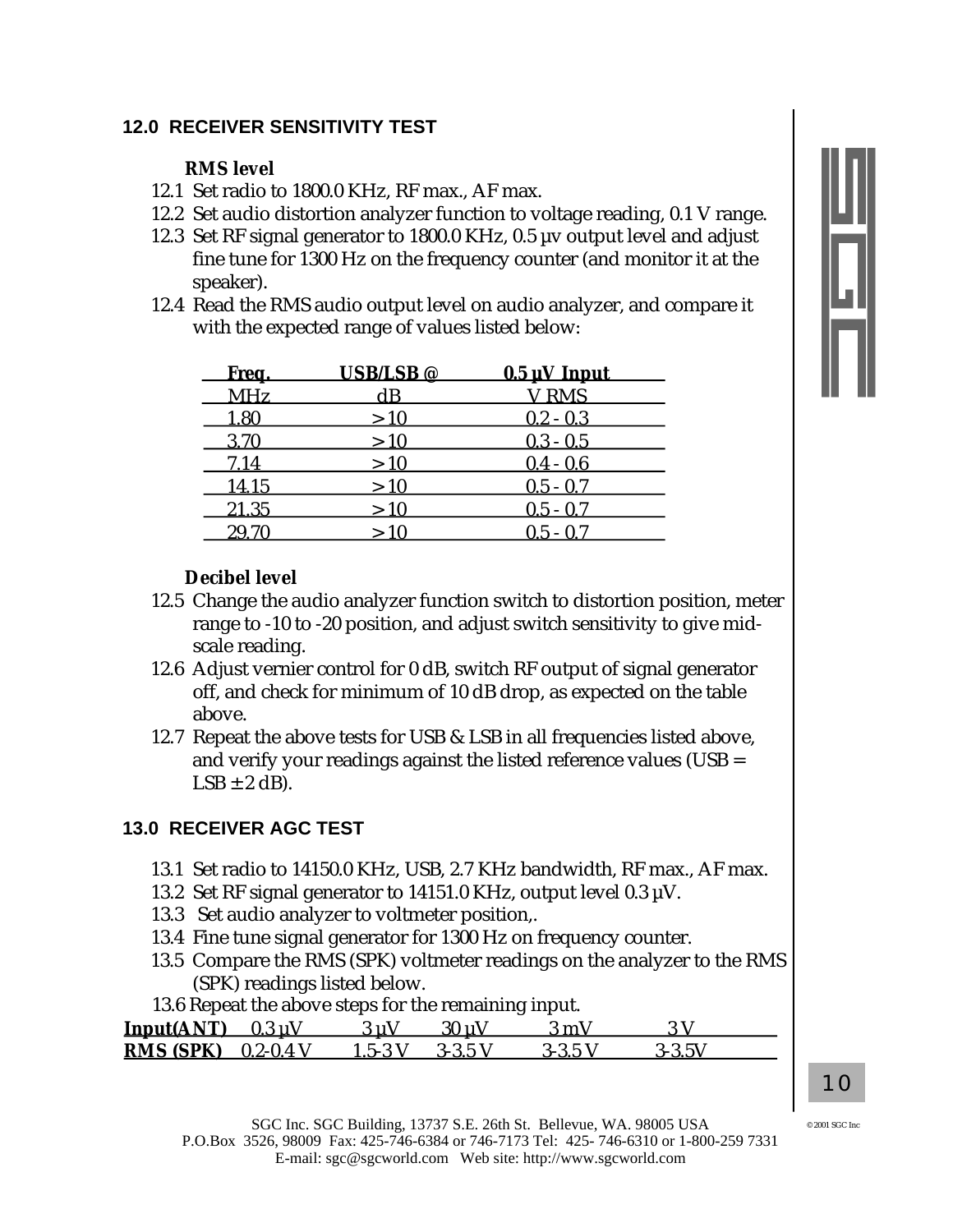- 
- 13.6 Set RF generator output level to 50 µV and observe that at least 3 LED's from the left of the bargraph display lights. **Accurate calibration is not supported.**

#### **14.0 NOISE BLANKER TEST**

- 14.1 Set radio for 14150.0 KHz, USB, BW to 2.7KHz.
- 14.2 Turn on speaker and set volume for mid range.
- 14.3 Inject 14151.0 KHz, 30 µV signal at antenna, and monitor audio on the speaker and oscilloscope connected at the speaker output.
- 14.4 Loosen shield on antenna coax connector and turn on the Noise Generator.
- 14.5 Listen to noise in speaker while toggling ON/OFF the 'NB' button. There should be a noticeable difference in the audio quality.
- 14.6 Monitor the difference of signals on the oscilloscope while toggling the 'NB' button. The noise spikes should be diminished without attenuating the main signal.

# **15.0 REINSERTING THE RADIO INTO CASE**

15.1 To reinsert, push gently down on the speaker rim and push the chassis into the case slowly. Secure radio to case with two screws and flip-foot with one screw.